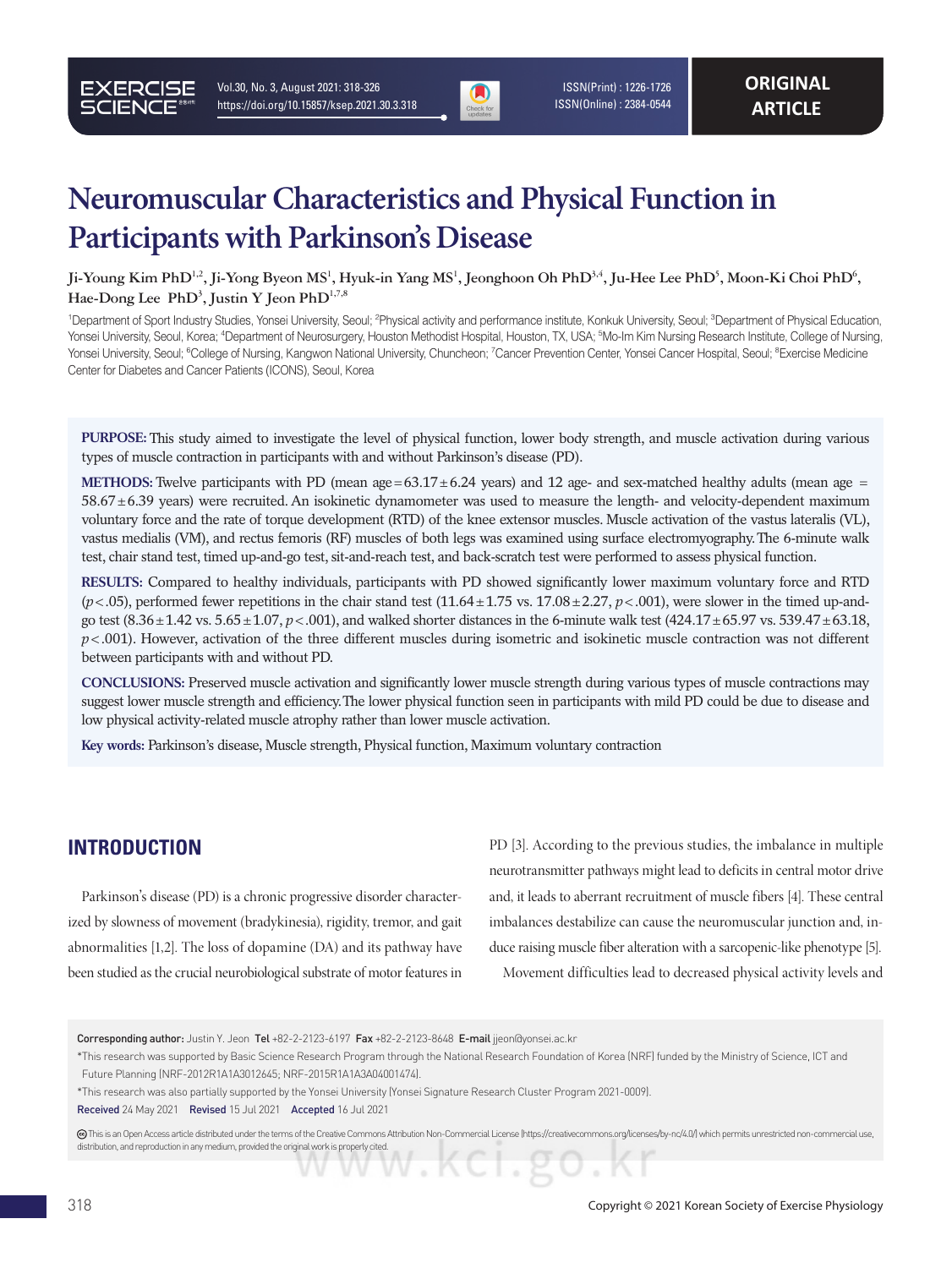impaired strength and physical function in patients with PD [6]. Patients with PD have difficulties in activities of daily living, especially due to muscle weakness [7]. Muscle weakness may lead to postural instability and difficulties in ambulation [8] and can be a secondary cause for bradykinesia in patients with PD [9]. Furthermore, lower extremity muscle strength is significantly correlated with clinical severity and the number of falls [10]. Falling is a serious problem experienced by a majority (68%) of patients with PD [11]. According to Allen et al. [12], patients with PD who have low muscle power are 6 times more likely to report multiple falls than those who have high muscle power.

Patients with PD's muscle weakness seem to be accompanied by altered voluntary muscle activation [4], increased muscle co-activation and stiffness [13], and decreased rate of force development [14]. Furthermore, muscular weakness tends to exacerbate as the disease progresses [15], and therefore, patients with PD should be monitored constantly. Neuromuscular evaluation is important to assess performance-limiting factors, the effects of rehabilitation programs, and training intervention that limits the symptoms of the pathology [16].

Decreased muscle strength has been observed in patients with PD using an electromechanical dynamometer. Stevens-Lapsley et al. [4] measured the weakness, activation deficits, and fatigue in the quadriceps muscles of patients with PD and observed that patients with higher disease severity (Unified Parkinson's Disease Rating Scale [UPDRS] motor score ≥ 31.7) had significantly more quadriceps weakness and central activation deficits than those with lower disease severity (UPDRS motor score < 31.7) or healthy controls. Durmus et al. [10] tested lower extremity isokinetic muscle strength in patients with PD and reported a significant decrease in isokinetic muscle strength, especially in the hip and knee flexors and extensors. In a study by Inkster et al. [17], reduced strength of the hip muscles (hip extensors) contributed to the difficulty experienced in standing up from a chair in patients with PD.

Parkinson's disease is a senile neurological disease caused by a lack of dopamine, in which the neuromuscular system and body functions decrease at the same time. However, limited studies have been conducted to assess neuromuscular characteristics of PD-related pathologic mechanisms and physical functions related to walking, standing up from a chair, and daily activities in patients with PD. Furthermore, limited studies have reported on muscle function and its relationship with physical function in patients with PD, such as muscle weakness, loss of ability to generate force, and general reconditioning, including electromyography (EMG) findings. Therefore, the purpose of the current study is to

investigate the level of physical function, lower body strength, and muscle activation during various types of muscle contraction in participants with and without PD.

### **METHODS**

#### 1. Participants

A total of 12 participants with PD (4 males and 8 females; mean age = 63.17 years) and age- and sex-matched 12 healthy controls (3 males and 9 females; mean age =58.67 years) were recruited. Participants with PD were included if they 1) were > 40 years old, 2) scored between 0 and 3 on the Hoehn and Yahr scale [18], 3) had no known injuries that might interfere with motor function, and 4) could walk independently without the aid of walking sticks. The control group included healthy participants who had no known neurological disorders or musculoskeletal injuries that might interfere with walking. This study was approved by the institutional review board at the Y University (IRB approval number: 201409-HRBR-234-03). All program administration and outcome evaluations were conducted after receiving written consents. Participants were provided with an explanation about the purpose of the study and procedures, and any questions that arose were answered. Participants were informed that they could withdraw from participation whenever they wanted. All participants signed an informed consent form before participating in the study.

#### 2. Anthropometric measurements

Body weight and body composition including muscle mass, fat mass, and fat percentage were measured using bioelectrical impedance analysis (Inbody 720, Biospace, Korea).

#### 3. Maximum voluntary contraction (MVC)

MVC of the knee extensor muscles and joint angle were measured using an isokinetic dynamometer (Con-Trex MJ, Physiomed, Switzerland). The participants' knee joints were aligned with the axis of the dynamometer and the trunk was secured using velcro straps across the waist and chest to prevent excessive movements. For all measurements, participants were seated with a hip joint angle of 80°. Maximum isometric contractions were performed at  $60^{\circ}$  knee flexion  $(0^{\circ}$ =full knee extension). At this joint configuration, participants performed maximum isometric knee extension in two different ways: ballistic (ISO60Ball) (exert maximal torque as fast as possible) and ramp (ISO60Ramp) (gradually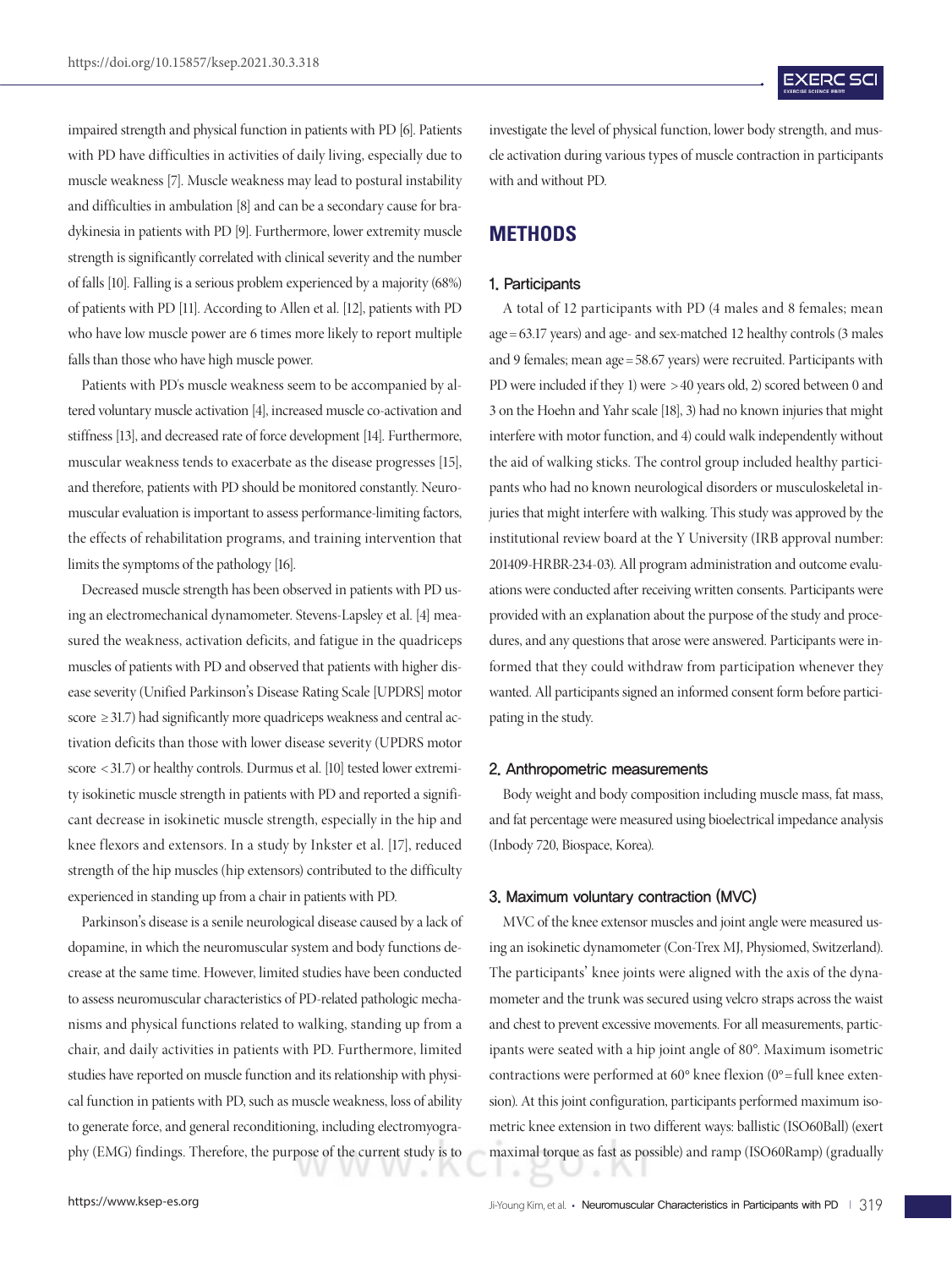### **EXERC SCI**

build up to maximal torque over 3 seconds). In the isokinetic concentric trials, knee extension was performed over the range of 0°-110° knee flexion and at angular speeds of 30°/s (CON30) and 120°/s (CON120).

During isometric and isokinetic contraction strength testing, participants were instructed to exert maximal voluntary knee extensions against the lever arm of the dynamometer. Strong verbal encouragement was given, and visual feedback about their torque was provided to provide motivation and consistency. A rest period of at least 2 minutes was given between each trial. Before each isometric and isokinetic concentric trials, participants performed familiarization trials with 70%–80% of MVC. None of the participants reported fatigue during the familiarization trials. The participants performed 2 repetitions of isometric ballistic (ISO60Ball) and ramp (ISO60Ramp) knee extension contraction and 3 repetitions of isokinetic knee extension at a velocity of 30°/s (CON30) and 120°/s (CON120) for both legs.

Peak torque of the isometric trial was determined by taking the highest torque value obtained during the 500-ms plateau phases. The rate of torque development (RTD) was derived as the slope of the linear portion of torque–time curve. RTD was determined from the first derivative of the ascending portion of the torque–time curve and quantified from the linear slope of the torque–time curve at time intervals of 0–100 ms [19].

Muscle activation was measured using surface EMG electrodes (Trigno wireless EMG, DELSYS, Boston, MA) to assess the vastus lateralis (VL), vastus medialis (VM), and rectus femoris (RF) muscles on both legs, as described by the SENIAM conventions (www.seniam.org). To reduce skin impedance, the skin locations where the electrodes were placed were shaved (if necessary), cleaned with ethanol cotton pads, and dried. EMG signals were amplified, band-pass filtered (20-450 Hz), and digitized with a sampling frequency of 1 kHz using an analog-to-digital converter (NI 6036E, National Instruments, Austin, USA). The EMG and torque signals were sampled at 1 kHz and stored on a hard drive. The signals were analyzed using Chart v 5.5 for windows (AD instruments Ltd, USA). The average of the root-mean-square (RMS) values were calculated for the VL, VM, and RF muscles during MVCs test. EMG signals of testing contraction were normalized to those of the reference isometric knee flexion at 60°.

### 4. Physical function

The 6-minutes walk test, chair stand test, timed up-and-go (TUG) test, sit-and-reach test, and back-scratch test were used to measure physical function [20,21]. For the 6-minutes walk test, participants were asked to walk as quickly as possible and cover the furthest distance possible in 6 min while walking. The distance covered was recorded in meters. For the chair stand test, participants were asked to stand up to a full standing position and then sit as many times as possible in 30 seconds without using arm support. For the TUG test, participants stood up from a chair, walked 3 m, turned, returned to the chair, and sat down. The total time to completion was recorded to the nearest tenth of a second. For the sit-and-reach test, participants were instructed to sit close enough to the edge of the chair to be able to straighten one leg and the distance between extended fingers and the tip of their toe was recorded to the nearest half of 1 cm. For the back-scratch test, participants were asked to bend one hand over the shoulder and the other hand on the middle of the back, with the fingers pointing toward each other, trying to make them overlap. The distance between the fingertips was recorded to the nearest half of 1 cm.

#### 5. Statistical analysis

All data were analyzed using SPSS 21.0 software (SPSS Inc., Chicago, IL, USA) and values were expressed as the mean ±standard deviation (SD). The normality for continuous variables was determined by the Shapiro–Wilk test. Characteristics of the study participants were compared using the independent t-test for continuous outcomes, including age, weight, body mass index (BMI), muscle mass, fat mass, and fat percentage, and the chi-square test for categorical outcomes. Since the age of the participants with PD and the healthy control group was not similar, data analysis was performed by controlling for age and sex. Comparisons of muscle function and physical function between participants with PD and healthy controls were assessed using analysis of covariance (ANCOVA) after controlling for age and sex. *p*-values of < .05 were considered statistically significant. In addition, Spearman's correlation and partial correlation analyses were used to determine the potential associations between muscle function and physical function tests.

### **RESULTS**

#### 1. Characteristics of participants

A total of 24 participants (12 participants with PD and 12 healthy controls) participated in this study. The age and anthropometric characteristics of participants are described in Table 1. There was no significant difference in sex, age, weight, BMI, muscle mass, fat mass, fat percentage, and systolic and diastolic blood pressure between participants with and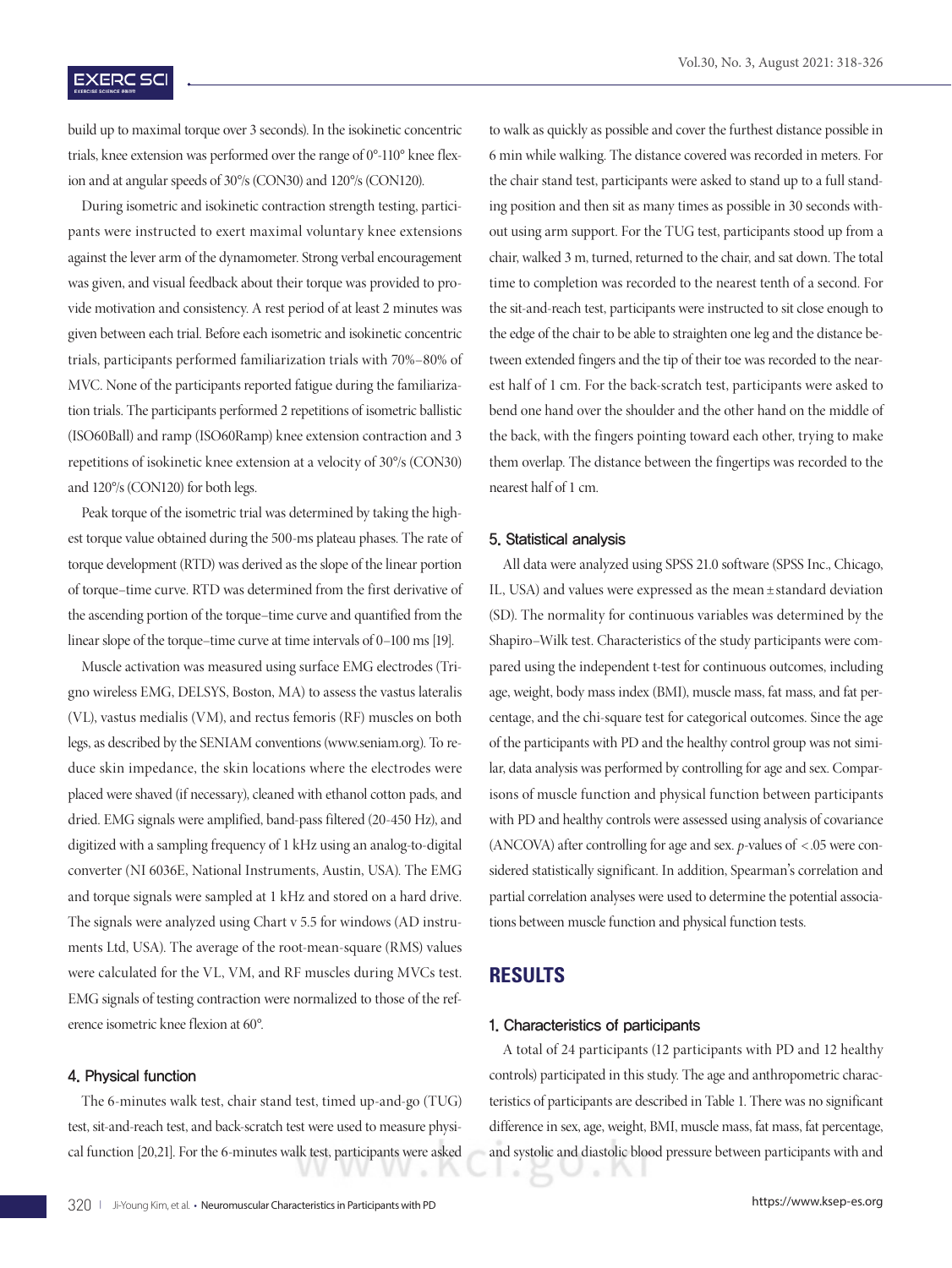

#### **Table 1.** Participant characteristics

|                          |       | Participants with PD $(n=12)$ | Healthy controls $(n=12)$ |           |                 |  |
|--------------------------|-------|-------------------------------|---------------------------|-----------|-----------------|--|
|                          | Mean  | <b>SD</b>                     | Mean                      | <b>SD</b> | <i>p</i> -value |  |
| Sex (male %)             |       | 4(33.3)                       | 3(25.0)                   | .653      |                 |  |
| Age (yr)                 | 63.17 | 6.24                          | 58.67                     | 6.39      | .095            |  |
| Weight (kg)              | 60.37 | 9.41                          | 62.66                     | 9.84      | .566            |  |
| <b>BMI</b>               | 23.56 | 2.41                          | 24.94                     | 2.54      | .874            |  |
| Muscle mass (kg)         | 23.76 | 5.68                          | 24.11                     | 5.00      | .437            |  |
| Fat mass (kg)            | 16.82 | 7.08                          | 18.62                     | 3.44      | .185            |  |
| Percent fat (%)          | 27.83 | 10.43                         | 29.88                     | 4.16      | .537            |  |
| Disease duration (yr)    | 8.6   | 5.86                          | <b>NA</b>                 | <b>NA</b> | <b>NA</b>       |  |
| Hoehn and Yahr Scale (%) |       | 6(50)                         | <b>NA</b>                 | <b>NA</b> | <b>NA</b>       |  |
|                          | 2     | 6(50)                         | <b>NA</b>                 | <b>NA</b> | <b>NA</b>       |  |

BMI, Body mass index; NA, not applicable; PD, Parkinson's disease. Significance at *p*<.05.







**Fig. 2.** Comparisons of peak torque achieved during ballistic (BALL MVIC) and ramp (RAMP MVIC) isometric contraction between participants with PD and healthy adults (Isometric measurements).

without PD.

# 2. Comparisons of muscle function and electromyography findings between participants with and without Parkinson's disease

Figs. 1-3 show the comparisons of RTD and peak torque between par-



**Fig. 3.** Comparisons of peak torque obtained during slow (30 deg/s) and fast (120 deg/s) maximum concentric knee extension between participants with PD and healthy adults (Isokinetic measurements).

ticipants with PD and healthy controls, respectively. RTD was significantly different between participants with PD and healthy controls (left side  $3.94 \pm 2.57$  vs.  $9.52 \pm 5.02$ ,  $p = .003$ ; right side  $4.66 \pm 3.14$  vs.  $10.64 \pm$ 6.40,  $p = 0.015$ ). Participants with PD had lower MVC torque value during isometric ballistic contraction (left side: 69.84±27.99 vs. 123.78±47.87, *p* = .004; right side: 74.56 ± 39.39 vs. 128.71 ± 41.07, *p* = .001), ramp contraction (left side: 68.22±24.33 vs. 104.20 ±41.41, *p* =.016; right side: 72.80±35.13 vs. 110.74±39.85, *p* =.012), and isokinetic contraction (left side at a velocity of  $30\%$ :  $66.43 \pm 29.12$  vs.  $101.80 \pm 42.18$ ,  $p = .018$ ; right side at a velocity of 30°/s: 70.58±35.03 vs. 99.23±33.98, *p* =.029; left side at a velocity of 120°/s 49.69±22.64 vs. 75.15±32.62, *p* =.010; right side at a velocity of 120°/s 55.35±27.92 vs. 81.88±33.26, *p* =.025) than healthy controls.

A comparison of the normalized RMS EMG values for various contractions between participants with Parkinson's disease and healthy controls did not reveal any differences, except for the VM in the right side isometric ballistic test at 60° (*p*< .02) (Table 2).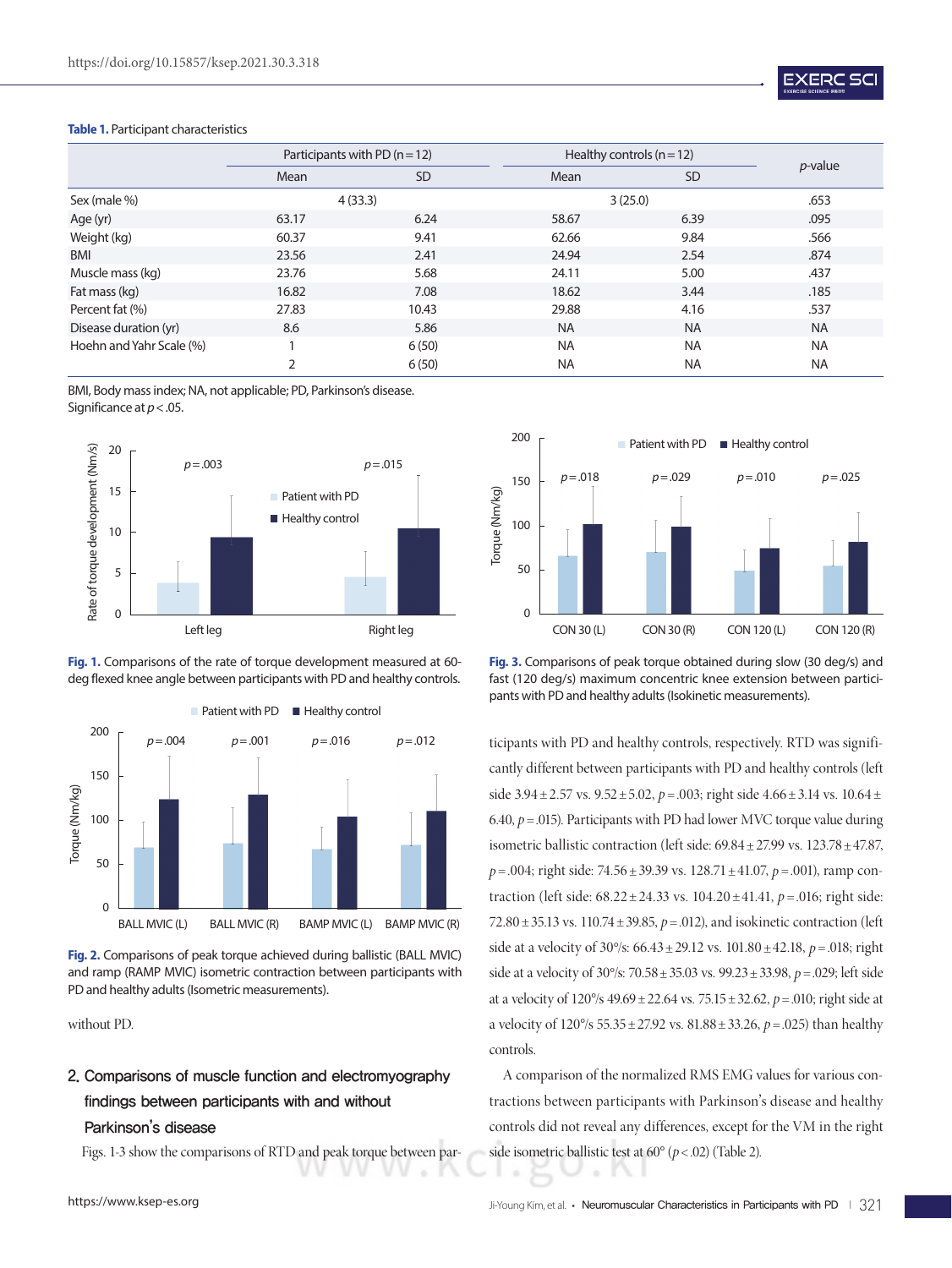|                  | Participants with PD $(n = 12)$ |           | Healthy controls $(n=12)$ | $p$ -value |         |
|------------------|---------------------------------|-----------|---------------------------|------------|---------|
|                  | Mean                            | <b>SD</b> | Mean                      | <b>SD</b>  |         |
| EMG (%)          |                                 |           |                           |            |         |
| VL               |                                 |           |                           |            |         |
| <b>CON30 (L)</b> | 166.59                          | 91.63     | 145.26                    | 38.21      | .226    |
| CON30(R)         | 158.47                          | 69.12     | 133.16                    | 53.79      | .367    |
| CON120(L)        | 193.51                          | 96.50     | 167.39                    | 50.50      | .062    |
| CON120 (R)       | 169.85                          | 55.42     | 180.97                    | 75.72      | .811    |
| ISO60Ball (L)    | 104.10                          | 20.40     | 119.39                    | 28.71      | .204    |
| ISO60Ball (R)    | 106.12                          | 23.12     | 122.99                    | 32.97      | .102    |
| <b>VM</b>        |                                 |           |                           |            |         |
| <b>CON30(L)</b>  | 153.93                          | 59.03     | 149.83                    | 55.55      | .755    |
| CON30(R)         | 142.68                          | 34.18     | 142.39                    | 59.54      | .839    |
| CON120(L)        | 181.87                          | 64.74     | 174.68                    | 68.69      | .476    |
| CON120 (R)       | 176.48                          | 51.07     | 196.77                    | 92.95      | .592    |
| ISO60Ball (L)    | 106.30                          | 41.12     | 114.55                    | 34.63      | .495    |
| ISO60Ball (R)    | 94.76                           | 18.12     | 121.51                    | 35.68      | $.020*$ |
| <b>RF</b>        |                                 |           |                           |            |         |
| <b>CON30 (L)</b> | 167.45                          | 67.54     | 163.58                    | 63.02      | .590    |
| <b>CON30 (R)</b> | 141.30                          | 39.31     | 132.89                    | 49.56      | .418    |
| CON120(L)        | 210.74                          | 104.88    | 179.56                    | 59.50      | .101    |
| CON120 (R)       | 154.47                          | 46.41     | 148.47                    | 46.75      | .566    |
| ISO60Ball (L)    | 105.88                          | 22.77     | 120.86                    | 28.01      | .154    |
| ISO60Ball (R)    | 100.56                          | 21.08     | 109.65                    | 29.24      | .279    |

#### **Table 2.** Comparison of electromyography findings between patients with Parkinson's disease and healthy controls

Adjusted for age and sex.

EMG, electromyography; VL, vastus lateralis; VM, vastus medialis; RF, rectus femoris; CON30, isokinetic knee extension at 30˚/s; CON120, isokinetic knee extension at 120˚/s; ISO60Ball, ballistic isometric knee extension at 60˚; PD, Parkinson's disease. \**p*<.05.

#### **Table 3.** Comparison of functional fitness between participants with and without PD

|                     |          | Participants with PD $(n=12)$ |          | Healthy controls $(n=12)$ |              |  |
|---------------------|----------|-------------------------------|----------|---------------------------|--------------|--|
|                     | Mean     | <b>SD</b>                     | Mean     | <b>SD</b>                 | $p$ -value   |  |
| Flexibility (cm)    |          |                               |          |                           |              |  |
| Sit & reach (L)     | 6.33     | 8.67                          | 12.96    | 8.33                      | .255         |  |
| Sit & reach (R)     | 5.67     | 8.46                          | 12.79    | 8.86                      | .197         |  |
| Back stretch (L)    | $-14.42$ | 6.46                          | $-12.21$ | 10.74                     | .803         |  |
| Back stretch (R)    | $-7.92$  | 9.13                          | $-5.38$  | 11.28                     | .637         |  |
| Chair stand (n)     | 11.64    | 1.75                          | 17.08    | 2.27                      | $< 0.001$ ** |  |
| Timed up-and-go (s) | 8.36     | 1.42                          | 5.65     | 1.07                      | $< .001**$   |  |
| 6-min walk (m)      | 424.17   | 65.97                         | 539.47   | 63.18                     | $< .001**$   |  |

Adjusted age and sex.

PD, Parkinson's disease; L, left; R, right.

\*\**p*<.01.

# 3. Comparisons of physical function between participants with and without Parkinson's disease

Table 3 shows the differences in flexibility and results of the chair stand test, the TUG test, and the 6-minute walk test between participants with and without PD. After adjusting for age and sex, participants with PD performed significantly worse than healthy controls on all physical function tests, except for flexibility. Compared to healthy controls, participants with PD performed fewer repetitions on the chair stand test (11.64  $\pm$  1.75 vs. 17.08  $\pm$  2.27, *p* < .001), were slower on the TUG test (8.36  $\pm$  1.42 vs.  $5.65 \pm 1.07$ ,  $p < .001$ ), and walked shorter distances on the 6-min walk test (424.17±65.97 vs. 539.47±63.18, *p*< .001). No significant differences in flexibility were found between participants with and without PD.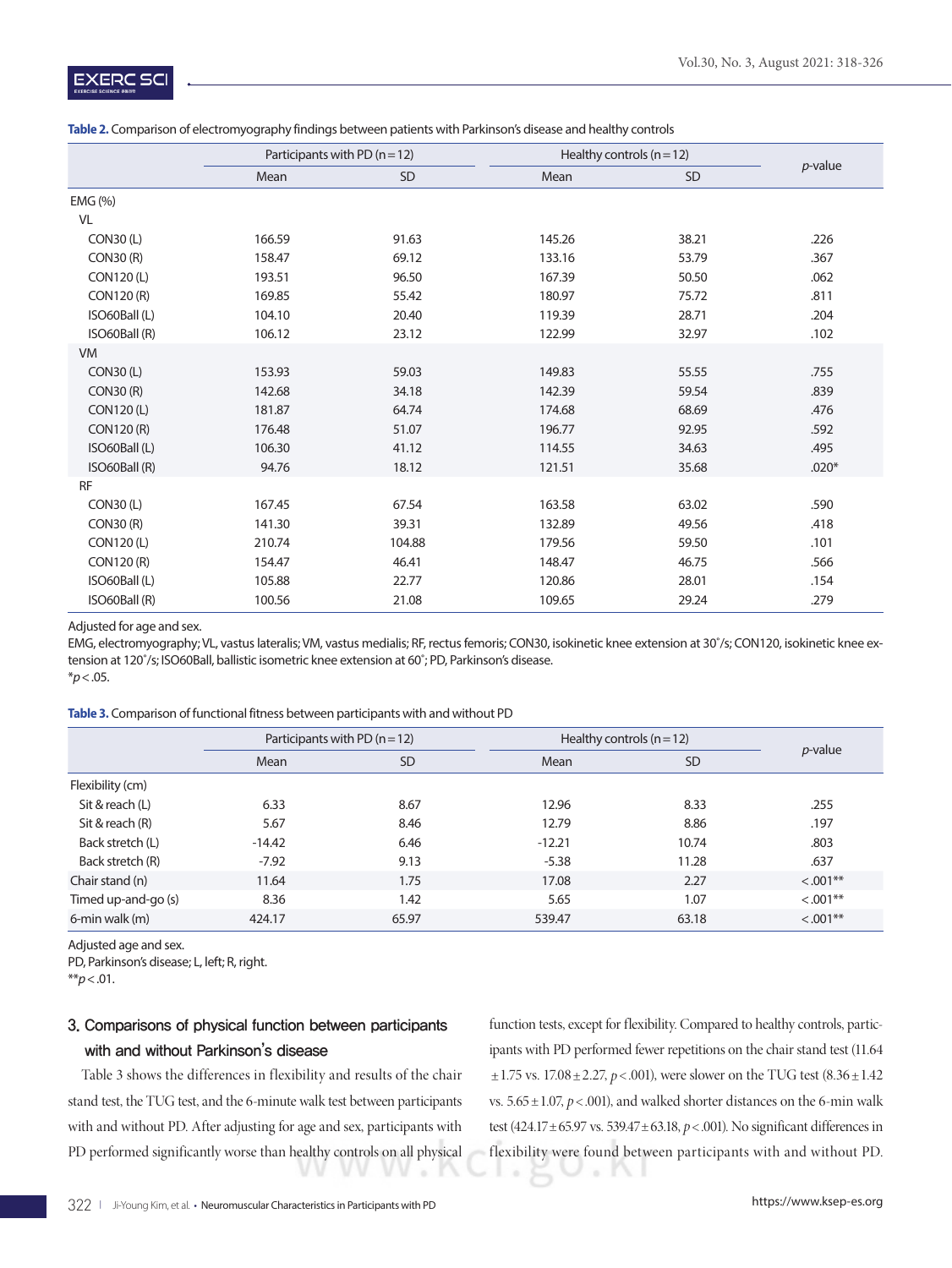

|                   | 6-min walk test |           |           |           | Chair stand test |           |            | Timed up-and-go test |            |  |
|-------------------|-----------------|-----------|-----------|-----------|------------------|-----------|------------|----------------------|------------|--|
|                   | Model 1         | Model 2   | Model 3   | Model 1   | Model 2          | Model 3   | Model 1    | Model 2              | Model 3    |  |
| RTD ISO60Ball (L) | $0.621**$       | $0.588**$ | $0.535*$  | $0.660**$ | $0.482*$         | 0.437     | $-0718**$  | $-0.583**$           | $-0.583**$ |  |
| RTD ISO60Ball (R) | $0.673**$       | $0.605**$ | $0.528*$  | $0.752**$ | $0.559*$         | $0.510*$  | $-0.719**$ | $-0.525*$            | $-0.533*$  |  |
| ISO60Ball (L)     | $0.566**$       | $0.547*$  | $0.459*$  | $0.601**$ | $0.525*$         | $0.471*$  | $-0.632**$ | $-0.547*$            | $-0.558*$  |  |
| ISO60Ball (R)     | $0.649**$       | $0.598**$ | $0.507*$  | $0.557**$ | $0.602**$        | $0.558*$  | $-0.611**$ | $-0.568**$           | $-0.598**$ |  |
| ISO60Ramp(L)      | $0.551**$       | $0.568**$ | $0.453*$  | $0.444*$  | 0.395            | 0.299     | $-0.384$   | $-0.401$             | $-0.436$   |  |
| ISO60Ramp (R)     | $0.714**$       | $0.691**$ | $0.632**$ | $0.609**$ | $0.585***$       | $0.559*$  | $-0.489*$  | $-0.403$             | $-0.457*$  |  |
| CON30(L)          | $0.639**$       | $0.599**$ | $0.506*$  | $0.527**$ | $0.495*$         | 0.431     | $-0.522**$ | $-0.497*$            | $-0.519*$  |  |
| CON30(R)          | $0.617**$       | $0.654**$ | $0.572**$ | $0.505*$  | $0.620**$        | $0.585**$ | $-0.399$   | $-0.41$              | $-0.425$   |  |
| CON120 (L)        | $0.755***$      | $0.712**$ | $0.648**$ | $0.570**$ | $0.595**$        | $0.550*$  | $-0.491*$  | $-0.482*$            | $-0.502*$  |  |
| CON120 (R)        | $0.707**$       | $0.567**$ | $0.453*$  | $0.613**$ | $0.475*$         | 0.404     | $-0.530**$ | $-0.344$             | $-0.354$   |  |

#### **Table 4.** Relationships between muscle function and functional fitness tests

Data are presented as *r* (correlation coefficient).

RTD, rate of force development; ISO60Ball, ballistic isometric knee extension at 60˚; ISO60Ramp, ramp isometric knee extension at 60˚; CON30, isokinetic knee extension at 30˚/s; CON120, isokinetic knee extension at 120˚/s; L, left; R, right.

Model 1: Crude. Model 2: Partial correlation between muscle function and functional fitness tests after adjusting for age and sex. Model 3: Partial correlation between muscle function and functional fitness tests after adjusting for age, sex, and weight.

\**p*<.05 (two-tailed); \*\**p*<.01 (two-tailed).

# 4. Association between muscle function and physical function

The results of the 6-minute walk test, the chair stand test, and the TUG test were associated with muscle function (Table 4). The results of the 6-minute walk test were associated with RTD and peak torque on ISO60Ball, ISO60Ramp, CON30, and CON120 on both legs, even after adjusting for age, sex, and weight. The chair stand test, a measure of lower muscle strength, showed a significant correlation with all muscle function parameters. However, the correlations failed to reach statistical significance after adjusting for age, sex, and weight. The TUG test, a measure of speed, agility, and balance, showed significant correlations with the rate of force development and peak torque of ISO60Ball on both legs, even after adjusting for age, sex, and weight.

# **DISCUSSION**

This study investigated the neuro-muscular characteristics and physical function of participants with PD and compared them with those of age- and sex-matched healthy controls. The study results clearly demonstrate that, as hypothesized, participants with PD had significantly lower physical function. Coincide with the reduction in physical function, rate of torque development, peak torque during isometric and isokinetic contraction were all significantly decreased in participants with PD. However, muscle activation, measured by EMG were preserved among participants with PD. Since muscle strength could be determined by neural

and muscular alteration due to PD, we can speculate that lower physical function observed among our participants were due to lower muscular alteration rather than neural factors. However, the reduced rate of torque development may suggest a contribution of the central nervous system (CNS) for reduced physical function and lower body strength in participants with PD.

This result is somewhat contradictory to a recently reported study which showed preserved skeletal muscle mass and force expression with significant reduction in neuromuscular activation among physically active participants with PD. Both studies reported a reduction in the rate of torque development in participants with PD, while different results were shown in maximum voluntary force: Our study showed significantly decreased maximum voluntary force in participants with PD while Martignon et al. showed no difference in maximal voluntary force between participants with and without PD [22]. Knowing that participants in the Martignon et al.'s study were physically active, who regularly exercise at the University affiliated hospital training center under the supervision of the certified therapist, discrepancy between two studies could be due to exercise participation.

Significantly reduced lower limb muscle strength in participants with PD compared to that in healthy controls as observed in our study is not surprising. Muscle weakness, which is a reduction in the amount of force caused by muscle contraction, has been previously reported in participants with PD [23]. Furthermore, muscle weakness has been investigated in overall muscle groups, including the trunk [24], upper limbs [7], and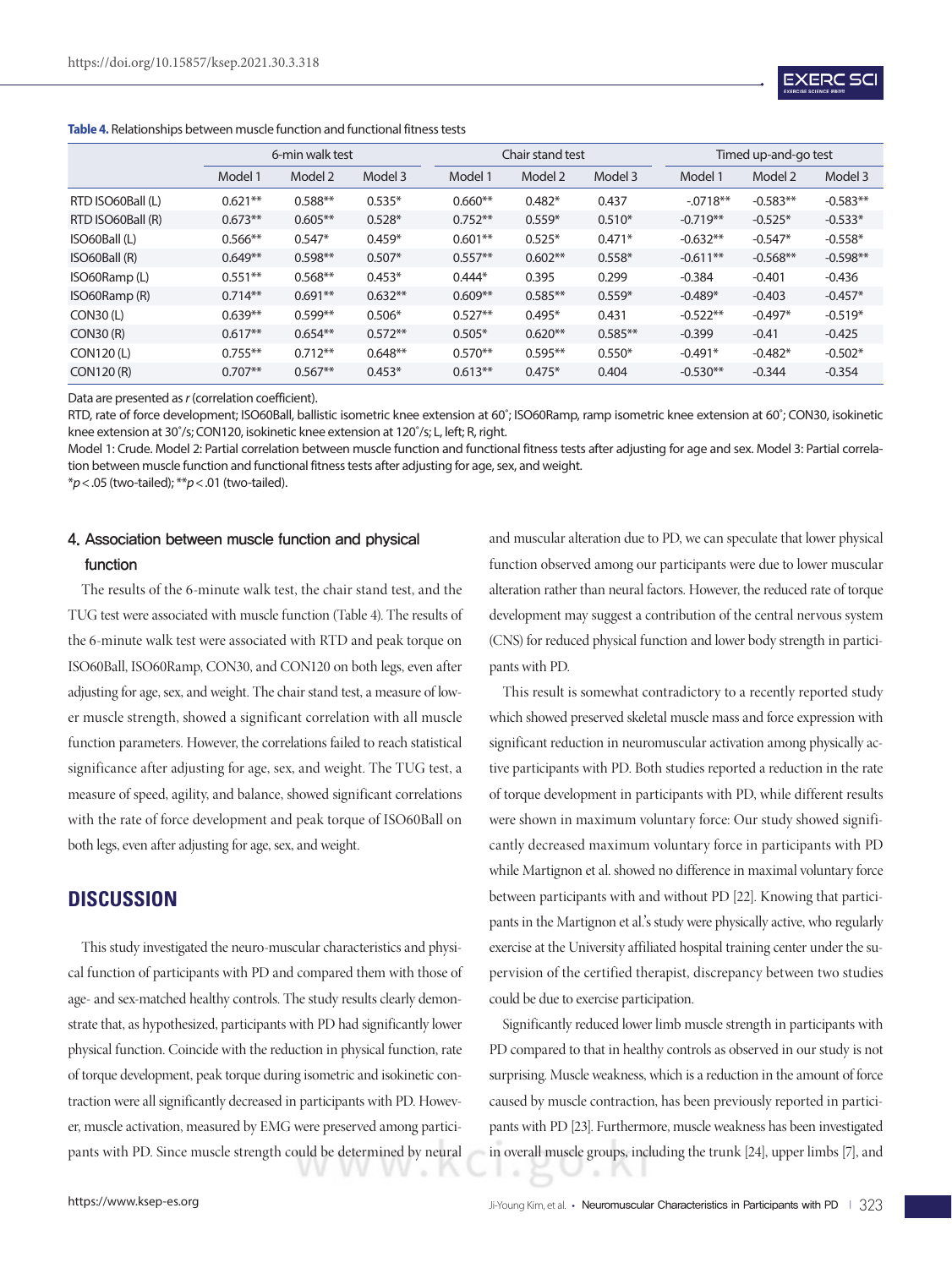### **EXERC SCI**

lower limbs [10,25] in participants with PD. Our results show that participants with PD have lower torque output compared to healthy controls despite having similar muscle activation. Clark and Fielding reported a significant positive correlation between the rate of surface EMG rise in the quadriceps muscle group and power during a leg extension task in healthy older adults  $(r= 0.61, p < .001)$  [26]. Thus, in our study, results showing similar muscle activation in sEMG between participants with PD and healthy controls, but significantly weaker muscle strength and physical function in participants with PD than in healthy control, was rather surprising. Since PD is a central nervous system disorder, identified as a lower dopamine level, we hypothesized that participants with PD will have significantly reduced muscle activation on EMG compared with healthy controls. There was no difference in EMG findings between participants with PD and healthy controls during MVC, although the reason for this is unclear. Time since diagnosis, individual characteristics, or medication use may influence sEMG findings. A possible explanation for this observation in our study would be that the impaired motor unit recruitment ability might have been compensated by an increase in muscle activation of the recruited motor unit, as shown by Stevenson-Lapsley et al. [4]. In addition, dopaminergic drug administration in patients with PD modifies their electrophysiological and behavioral patterns, making them more similar to those of normal subjects by restoring the ability of such patients to use more automatic motor learning strategies [27]. Since we did not control dopaminergic drugs for the safety of the participants in this study might explain preserved muscle activation among our participants. Thus, further research is necessary to address this.

This study also shows that participants with PD had significantly lower physical function related to daily activities than age- and sex-matched healthy controls. In line with findings of previous studies, participants with PD in this study also struggled with sitting and standing from a chair, walking, and mobility compared to the healthy controls. Such functional tasks are physically demanding and required for independent living. Canning et al. observed that the participants in the PD group walked the lesser distance in the 6-minute walk test than those in the control group and that despite recording similar fast-as-possible walking velocity, participants in the PD group walked at only 76% of their fast-aspossible velocity during the 6-min walk test, whereas those in the control group walked at 84% of their fast-as-possible velocity [28]. In addition, Brod, Mendelsohn, and Roberts have reported that 81% of participants with PD have difficulty with standing up from a chair [29].

Previous studies have reported that leg strength, particularly extensor strength, is associated with chair-rising performance and functional mobility measured by the TUG test [17,30]. In addition, Falvo and Earhart have reported that the 6-min test results are affected in part by diseasespecific characteristics, including age, Hoehn and Yahr scale score, and UPDRS score, in participants with PD [31]. However, limited studies have been conducted to assess the association between leg strength and the 6-min walk test results. In this study, the correlation analysis showed that the 6-min walk test result is an adequate indirect marker of muscular function in participants with PD, even after adjusting for age, sex, and weight. Thus, the 6-min walk test is a safe and practical way to measure muscle fitness in participants with PD. It shows significant correlations with MVC and may be a valuable assessment tool.

Exercise is an effective direct method of treatment, which improves muscle strength and physical function in participants with PD. A metaanalysis has reported that aerobic exercise improves motor actions, balance, and gait in participants with PD [32]. Progressive resistance exercise also improves muscle size, muscle strength, muscle endurance, and neuromuscular function in participants with PD [23]. However, the optimal exercise prescription for individuals with PD is yet to be established. Hence, it is important to understand the muscular and functional characteristics of participants with PD to develop an evidence-based exercise program for them. Therefore, this study offers important evidence that can be used to understand the muscle characteristics of participants with PD to develop an evidence-based PD patient-specific exercise-program and monitor their progress.

This study has a few limitations. Because of concerns regarding the health of participants with PD, the medication could not be controlled during the day of testing. Participants with PD were encouraged to take their medication at the regular time on the day of testing. Furthermore, because of the physically demanding nature of the tests, participants with PD who participated in this study generally had minimally influenced motor function in their lower extremities, with Hoehn and Yahr scale scores between 1 and 2, which may limit the generalizability of the results to the PD population. Another limitation is younger age among participants without PD compared with participants with PD. Although this difference is not statistically significant and age was controlled in all our analyses, we could not fully eliminate the possibility that better physical function among participants without PD observed in our study could have been due to their younger age.

ノ・ハ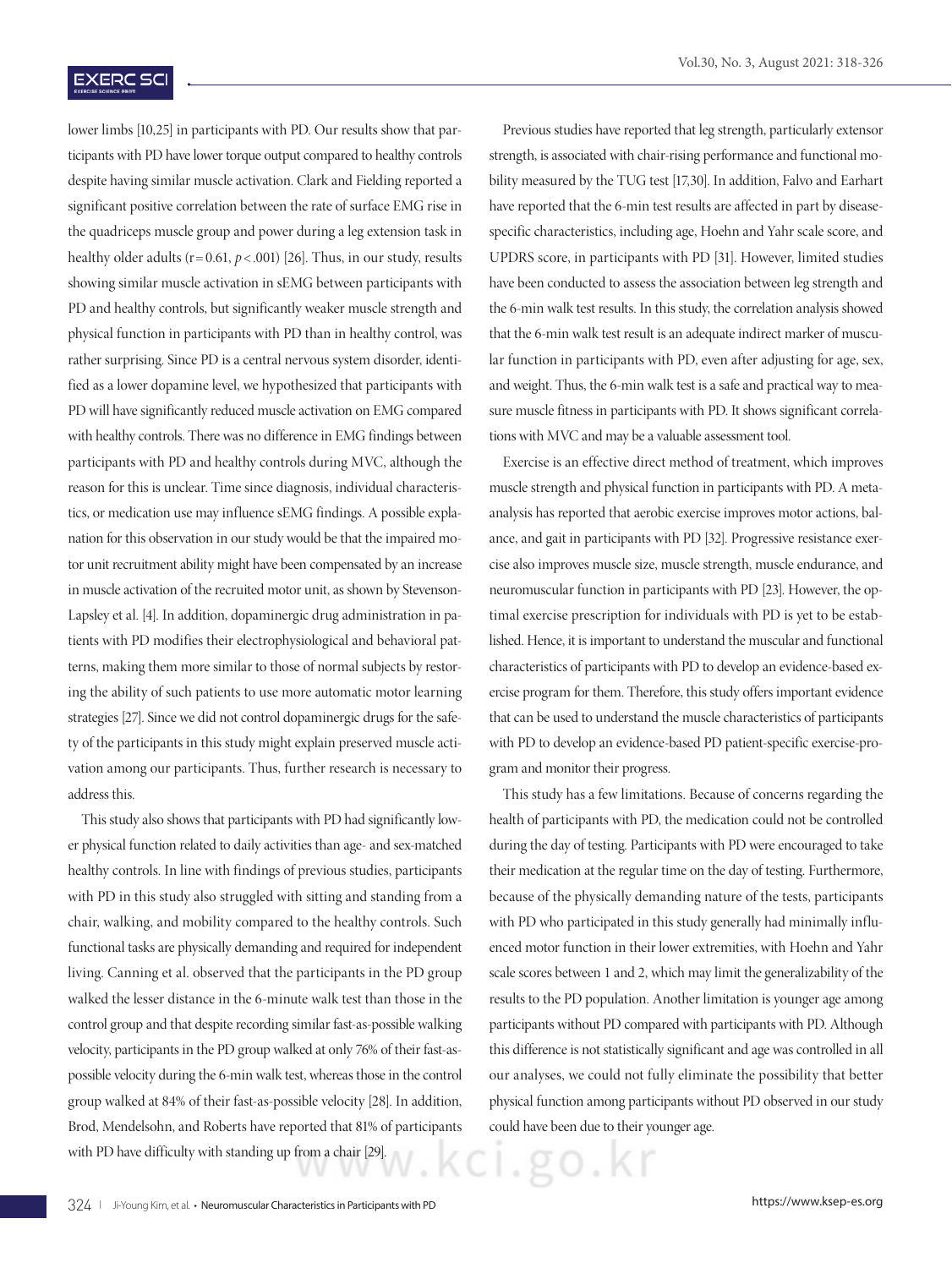# **CONCLUSION**

In conclusion, participants with PD had lower muscular function and physical function than healthy controls with preserved muscle activation. Preserved muscle activation yet significantly lower muscle strength during various types of muscle contractions may suggest lower muscle strength and physical function was seen in participants with mild PD could be due to disease and physical activity-related muscle atrophy rather than lower muscle activation. Further randomized controlled studies are needed to clarify whether exercise training could improve muscle strength and physical function of individuals with PD.

# **CONFLICT OF INTEREST**

All authors declare that there is no conflict of interest regarding the publication of this paper.

# **AUTHOR CONTRIBUTIONS**

Conceptualization: JY Kim, JY Jeon; Data curation: JY Byeon, Hi Yang, J Oh, MK Choi; Formal analysis: JY Kim, J Oh; Funding acquisition: JH Lee, MK Choi; Methodology: JY Kim, JY Byeon, Hi Yang; Project administration: HD Lee, JY Jeon; Visualization: JY Byeon, Hi Yang; Writing-original draft: JY Kim, JY Byeon, Hi Yang, J Oh; Writing-review & editing: JH Lee, HD Lee, JY Jeon.

### **ORCID**

Ji Young Kim https://orcid.org/0000-0001-7643-6132 Ji Yong Byeon https://orcid.org/0000-0002-4684-1740 Hyuk in Yang https://orcid.org/0000-0003-0634-750X Jeonghoon Oh https://orcid.org/0000-0002-9185-7362 Ju Hee Lee https://orcid.org/0000-0002-2805-1622 Moon Ki Choi https://orcid.org/0000-0002-0733-1190 Hae Dong Lee https://orcid.org/0000-0002-0546-2584 Justin Y Jeon https://orcid.org/0000-0001-7978-4271

# **REFERENCES**

- 
- 1. Nutt JG, Wooten GF. Diagnosis and initial management of parkinson's disease. N Engl J Med. 2005;353(10):1021-7.
- 2. Dibble LE, Lange M. Predicting falls in individuals with parkinson disease: a reconsideration of clinical balance measures. J Neurol Phys Ther. 2006;30(2):60-7.
- 3. Kordower JH, Olanow CW, Dodiya HB, Chu Y, Beach TG, et al. Disease duration and the integrity of the nigrostriatal system in parkinson's disease. Brain. 2013;136(8):2419-31.
- 4. Stevens-Lapsley J, Kluger BM, Schenkman M. Quadriceps muscle weakness, activation deficits, and fatigue with parkinson disease. Neurorehabil Neural Repair. 2012;26(5):533-41.
- 5. Rudolf R, Khan MM, Labeit S, Deschenes MR. Degeneration of neuromuscular junction in age and dystrophy. Front Aging Neurosci. 2014;6:99.
- 6. Roeder L, Costello JT, Smith SS, Stewart IB, Kerr GK. Effects of resistance training on measures of muscular strength in people with parkinson's disease: a systematic review and meta-analysis. PLoS One. 2015;10(7):e0132135.
- 7. Koller W, Kase S. Muscle strength testing in parkinson's disease. Eur Neurol. 1986;25(2):130-3.
- 8. Nallegowda M, Singh U, Handa G, Khanna M, Wadhwa S, et al. Role of sensory input and muscle strength in maintenance of balance, gait, and posture in parkinson's disease: a pilot study. Am J Phys Med Rehabil. 2004;83(12):898-908.
- 9. Berardelli A, Rothwell JC, Thompson PD, Hallett M. Pathophysiology of bradykinesia in parkinson's disease. Brain. 2001;124(11):2131-46.
- 10. Durmus B, Baysal O, Altinayar S, Altay Z, Ersoy Y, et al. Lower extremity isokinetic muscle strength in patients with parkinson's disease. J Clin Neurosci. 2010;17(7):893-6.
- 11. Wood BH, Bilclough JA, Bowron A, Walker RW. Incidence and prediction of falls in parkinson's disease: a prospective multidisciplinary study. J Neurol Neurosurg Psychiatry. 2002;72(6):721-5.
- 12. Allen NE, Sherrington C, Canning CG, Fung VS. Reduced muscle power is associated with slower walking velocity and falls in people with Parkinson's disease. Parkinsonism Relat Disord. 2010;16(4):261-4.
- 13. Latash ML. Muscle coactivation: definitions, mechanisms, and functions. J Neurophysiol. 2018;120(1):88-104.
- 14. Wilson JM, Thompson CK, McPherson LM, Zadikoff C, Heckman CJ, et al. Motor unit discharge variability is increased in mild-to-moderate parkinson's disease. Front Neurol. 2020;11:477.
- 15. Moreno Catala M, Woitalla D, Arampatzis A. Central factors explain muscle weakness in young fallers with parkinson's disease. Neurorehabil and Neural Repair. 2013;27(8):753-9.